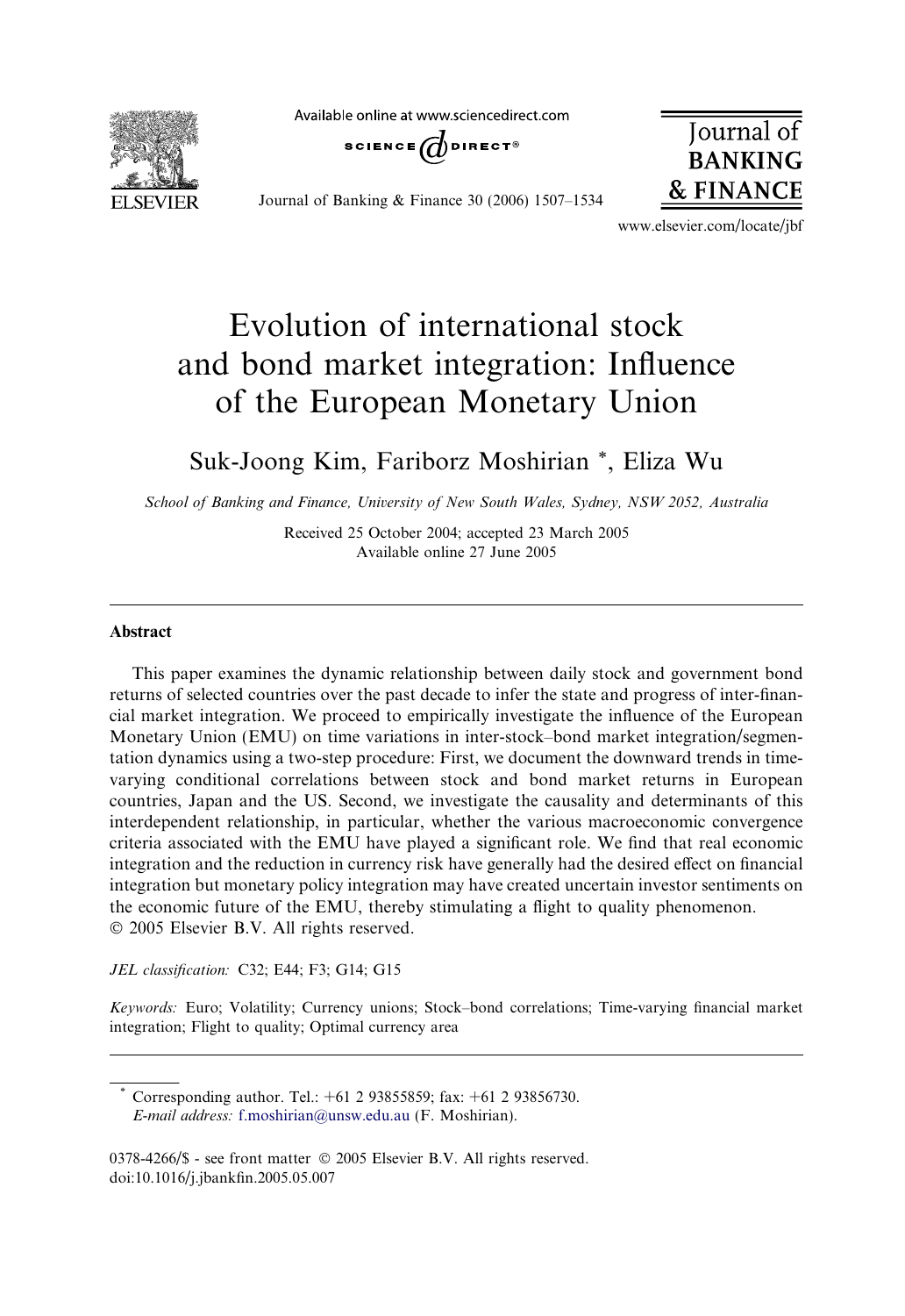#### 1. Introduction

Financial market integration is a central theme in international finance and the benefits of economic growth via risk sharing, improvements in allocational efficiency and reductions in macroeconomic volatility and transaction costs are all well accepted (see [Prasad et al., 2003; Baele et al., 2004\)](#page--1-0). Whilst financial market integration encompasses many different aspects of the complex inter-relationships across various financial markets, we focus on the nature and extent of interdependence (co-movements) across daily asset returns.<sup>1</sup> Whilst international integration within specific financial asset markets has received much attention, the subject of integration across different financial asset markets has not, despite its importance for investors' asset allocation and portfolio risk management decisions. This study investigates stock and bond market integration over time within a common market jurisdiction as we are motivated by: recent developments on stock–bond return co-movements in financial economics; and the historical European Economic and Monetary union (EMU) experience. Co-movements in asset market returns provide indirect evidence on financial markets' expectations and their reaction to common information that are priced into different asset types. To our best knowledge, co-movements in stock and bond returns have not been previously interpreted in an inter-financial market integration context and to this end, our main contribution is in merging these two strands of literature to shed new light on both. Moreover, with the implementation of a currency union and associated stabilization of macroeconomic fundamentals in Europe, we also ask whether there have been any influences on the integration process between stock and bond markets as this has not been addressed in the existing market integration literature.

The nature of stock–bond market co-movements has perplexed researchers in financial economics for years and there have been many attempts to understand their fundamental relationship. Existing stock–bond studies are generally in agreement on how stock and bond returns co-move over time but not why they co-move. Early studies to address the latter can be represented by [Campbell and Ammer \(1993\)](#page--1-0) as they implicitly assume time invariance in the stock–bond relation, and conclude that observed levels cannot be justified by economic fundamentals. In this thread, [Eng](#page--1-0)[sted and Tanggaard \(2001\)](#page--1-0) is relevant for the European markets. Most recently, researchers modeled the time-varying risk premia in their investigation and established that stock and government bond returns exhibit a modest positive correlation over a long horizon but the relationship is a dynamic one, meaning that the amount of portfolio diversification with a given asset allocation is constantly changing (see inter alia [Connolly et al., forthcoming; Fleming et al., 1998](#page--1-0)). In particular, [Cappiello](#page--1-0) [et al. \(2003\)](#page--1-0) and [Scruggs and Glabadanidis \(2003\)](#page--1-0) investigate the asymmetric nature of stock and bond market conditional variances and their co-movement. In the asset pricing vein, [Ilmanen \(1995\)](#page--1-0) and [Barr and Priestley \(2004\)](#page--1-0) suggest that world stock

<sup>&</sup>lt;sup>1</sup> Studies sharing this focus include [Bekaert and Harvey \(1995\)](#page--1-0), [Bracker et al. \(1999\),](#page--1-0) [Karolyi and Stulz](#page--1-0) [\(1996\)](#page--1-0) and [Longin and Solnik \(1995\).](#page--1-0)